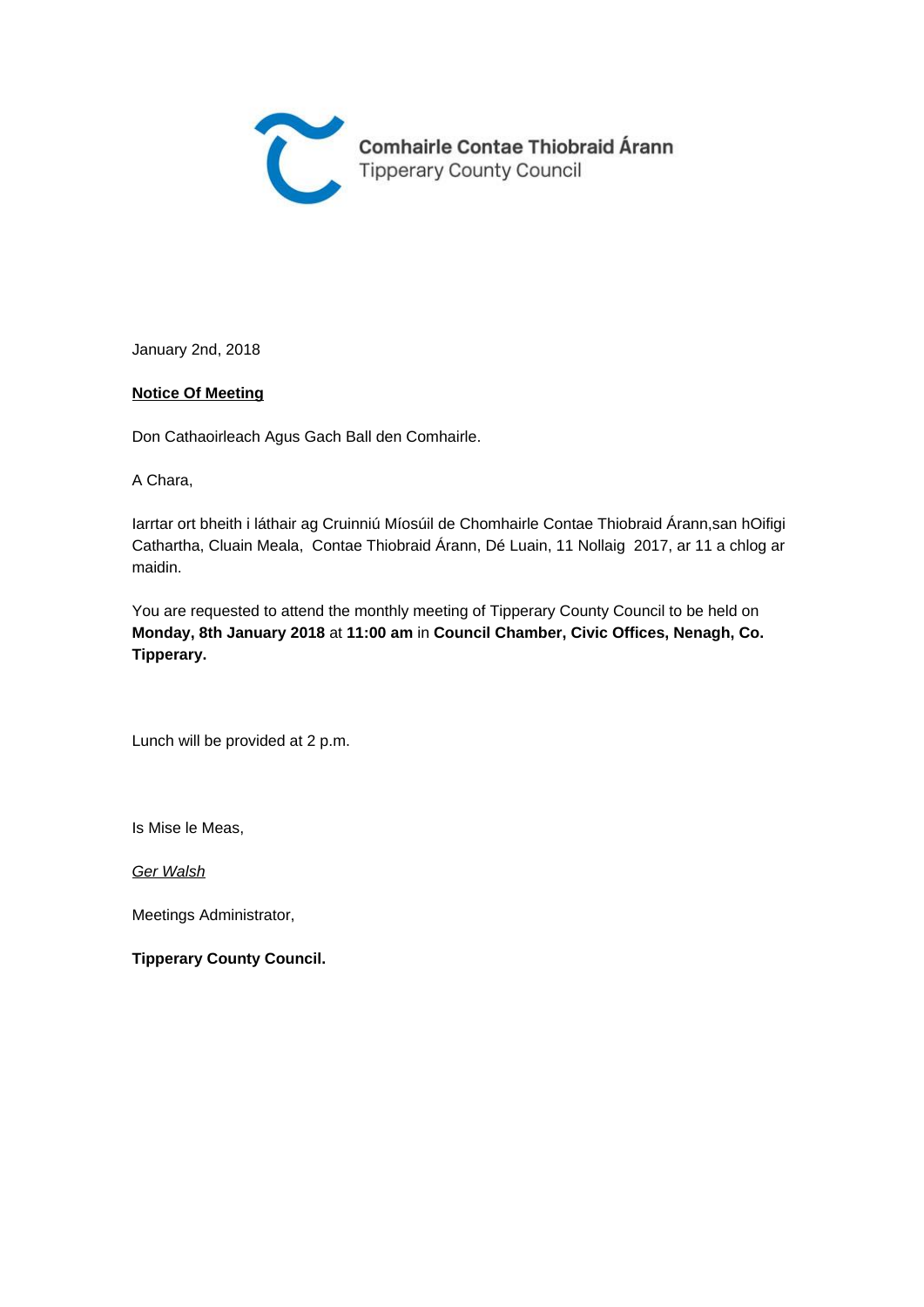# **Agenda**

### **Consideration of Minutes**

## **1.1 Minutes of Meeting**

Council Meeting held on 11th December, 2017

#### **Conferences / Seminars / Training**

## **2.1 Approval to Attendance**

## **2.2 Reports on Conferences**

**Business prescribed by Statute, Standing Orders or Resolution of the Council** 

## **3.1 Section 183 Notice - Disposal of Land at Erasmus Smith House, Cahir**

Renewal of existing lease arrangement with Tipperary Energy Agency

## **3.2 Ethics Framework Compliance (Report Attached)**

- 1. Annual Declarations under Section 171 of the Local Government Act, 2001;
- 2. Disclosure of Donations Statement under Section 19E of the Local Elections (Disclosure of Donations and Expenditure) Act 1999;

## **3.3 Conferral of Civic Reception**

- 1. Birdhill Tidy Towns Committee Friday 26th January 2018 in Birdhill
- 2. Tipperary Ladies Football Intermediate Team Friday 16th February 2018 in Ardfinnan

**Appointment of Members to Committees or Boards**

#### **4.1 Nomination of Member to South Tipperary Development CLG**

**Consideration of Reports and Recommendations**

**5.1 Consideration of Management Report as per Section 136 (2) of the Local Government Act, 2001, as amended by the Local Government Reform Act 2014 - Report Attached**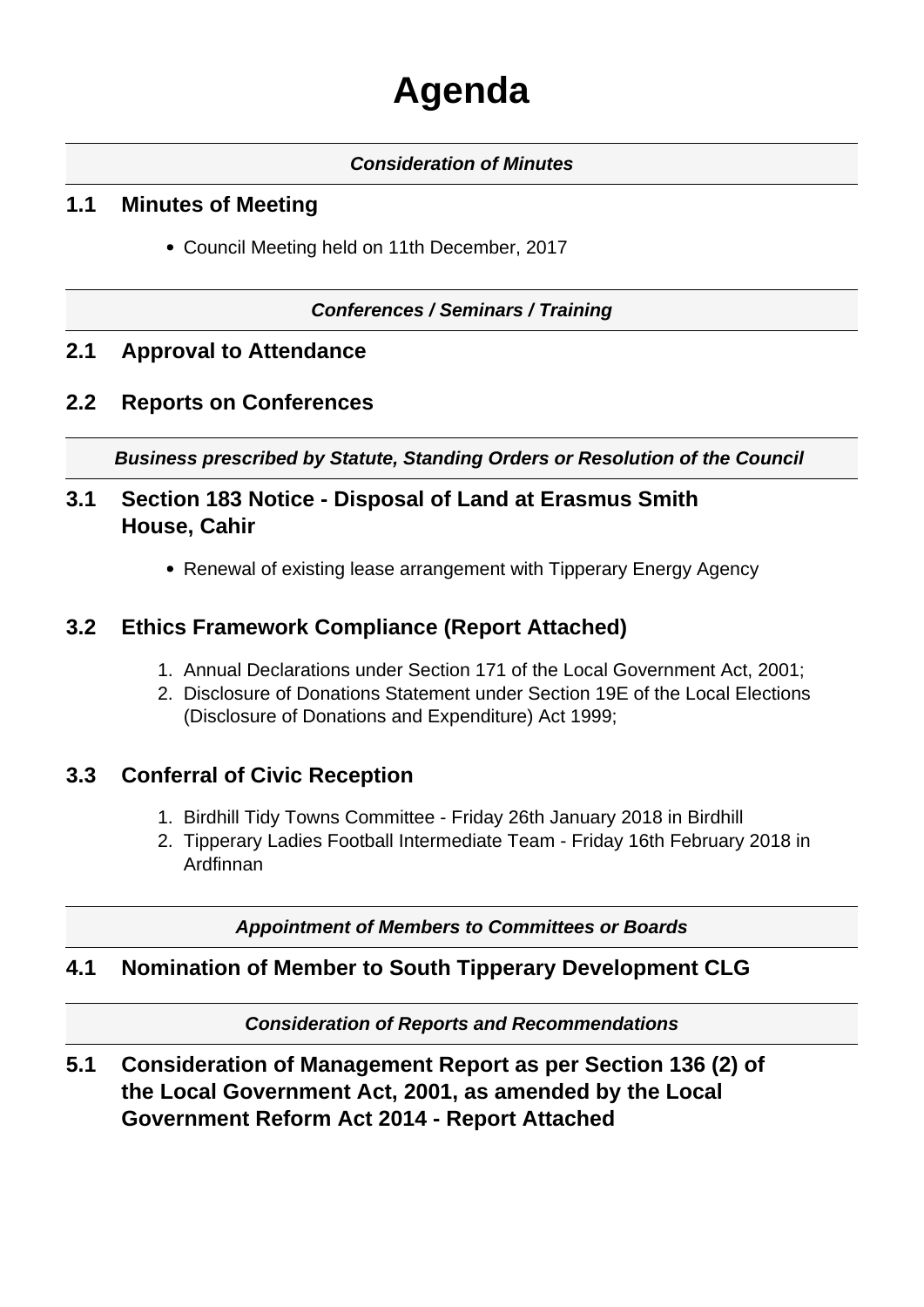- Roads and Transportation, Health & Safety
- Planning, Emergency Services & Libraries
- Finance & Information Technology

#### **Corporate/Organisational Issues**

### **6.1 Agree date for Housing Workshop**

**Chief Executive / Delegated Officers Orders**

#### **7.1 Consideration of Orders for the period to 31st December, 2017**

**Notices of Motion (Tipperary County Council Functions)**

#### **8.1 Cllr. A. Moloney (Ref 1240)**

"That this council carry out a survey on all roadside trees and mark those in need of removal in the interest of safety and help limit power outage as seen after the recent hurricane".

# **8.2 Cllrs S. Hanafin, S. Ryan, M. Smith, M. Lowry, J. Bourke, D. Doran, J. Ryan, J. Hogan, E. Moran (Ref 1241)**

"That a national campaign be implemented to make owners aware of the dangers of roadside trees on road users and the need to maintain the trees on a regular basis"

# **8.3 Cllrs R Kennedy S Ambrose Ml Anglim J Carroll K Bourke I Goldsboro S Hanafin J Hogan M Ryan S Ryan M Smith (Ref 1243)**

"That the Chief Executive outline the impact of the proposed TII reduction for 2018 budget on the roads and maintenance program in Tipperary".

# **8.4 Cllrs R Kennedy S Ambrose M Anglim J Carroll K Bourke I Goldsboro M Ryan (Ref 1242)**

"That Tipperary County Council write to Dept of Transport outlining the importance of early release of funds for the local improvement scheme".

# **8.5 Cllr. D. Doran (Ref 1251)**

"I am calling on this Council to convene an urgent meeting between Tipperary County Council and Transport Infrastructure Ireland (TII) re the deplorable condition of some of our roads, streets and footpaths across the County and to discuss same and to furthermore discuss, address and establish for once and for all as to which authority has the actual responsibility for such streets, roads and footpaths".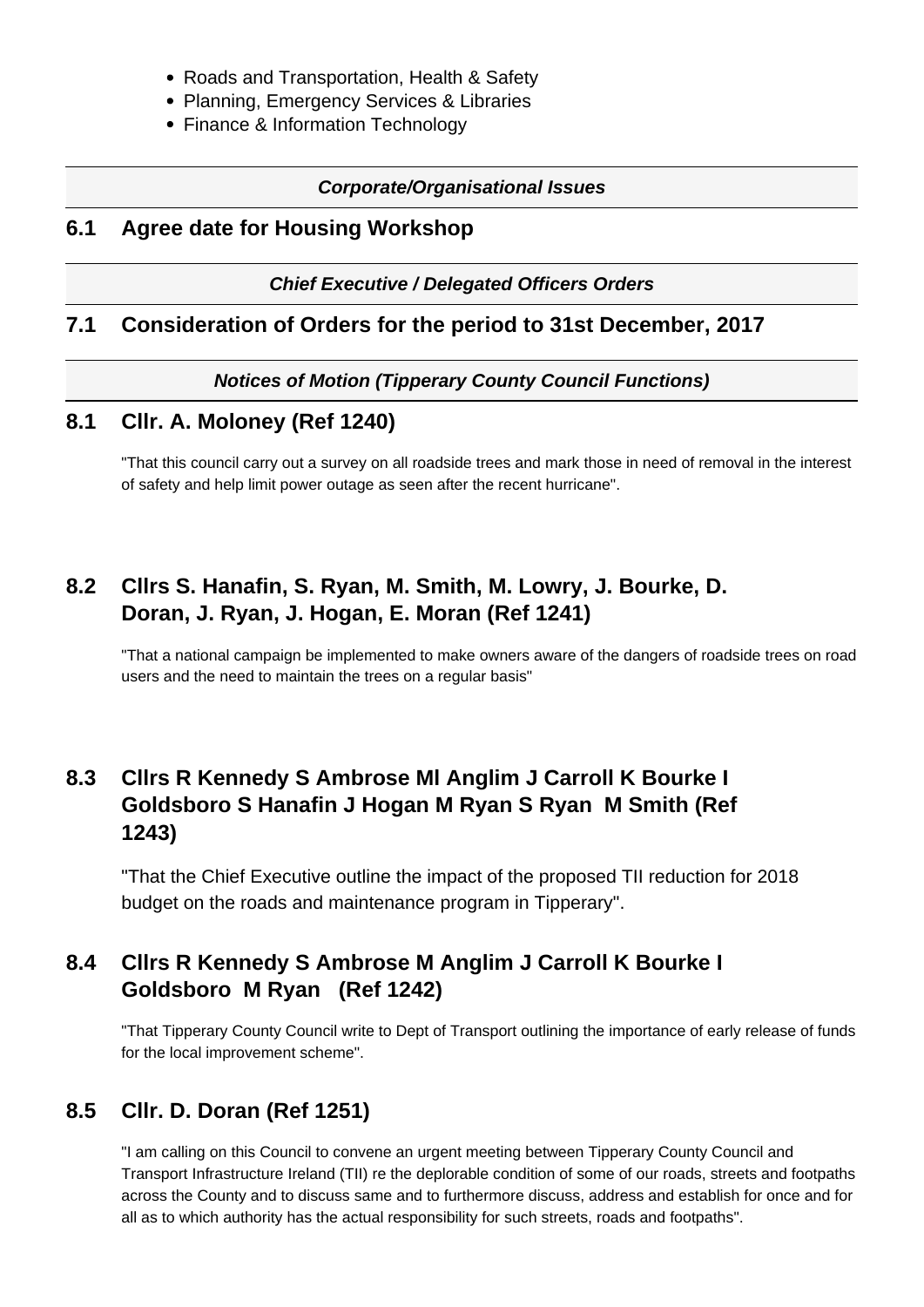# **8.6 Cllr. M. Browne (Ref 1244)**

"That this Council take measures to enforce the law to cut down/back any roadside trees which they have responsibility for, and to work with other agencies e.g. landowners - IFA etc. and to make our roads safe to drive on during storms. We recommend that roadside trees be cut down to six metres high or removed and other trees be set back at least 20 metres from the road, this greatly reduces the risk of fatalities and damage being done to vital services such as ESB and PHONE lines during storms".

# **8.7 Cllr. M. Browne (1245)**

"That this Council condemns the action of members of the public who during the recent storm ignored the status red alert which was issued and by their actions put the Emergency Services at needless risk. We call for strong fines to be issued in these circumstances".

#### **Notice of Motions ( Non-Tipperary County Council Functions)**

## **9.1 Cllr Seamus Morris (Ref 1246)**

"That Tipperary County Council requests that the Department of Social Welfare write to every person who have made pension contributions be sent a statement of social insurance contributions at the age of 60. This is a contribution to get a state pension when they are being refused a pension after finishing work. As you have to have a certain number of contributions made even if you fall 1 contribution short you can be refused a pension but if you knew at 60 years of age you could plan to work on until you have enough contributions paid".

#### **Correspondence**

## **10.1 Reply from Minister for Justice and Equality dated 7th December, 2017**

Winter Time (NOM Ref 856)

# **10.2 Notification of TII Allocations for National Primary and Secondary Roads 2018**

#### **Resolutions from Other Local Authorities**

#### **11.1 Clare County Council**

That Clare County Council requests the Minister for Agriculture to put a plan i place to help Clare farmers through an imminent fodder crisis next year.

# **11.2 Clare County Council**

"That Clare County Council call on the Minister for Social Protection to reverse the unfair and discriminatory policy of penalising home makers that took some time out to care for their family prior to 1994 and to address the Austerity measure that penalised approximately 35,000 people, mainly women, that was brought in by the Government on 6th April, 2012 concerning Contributory Pension Entitlements.